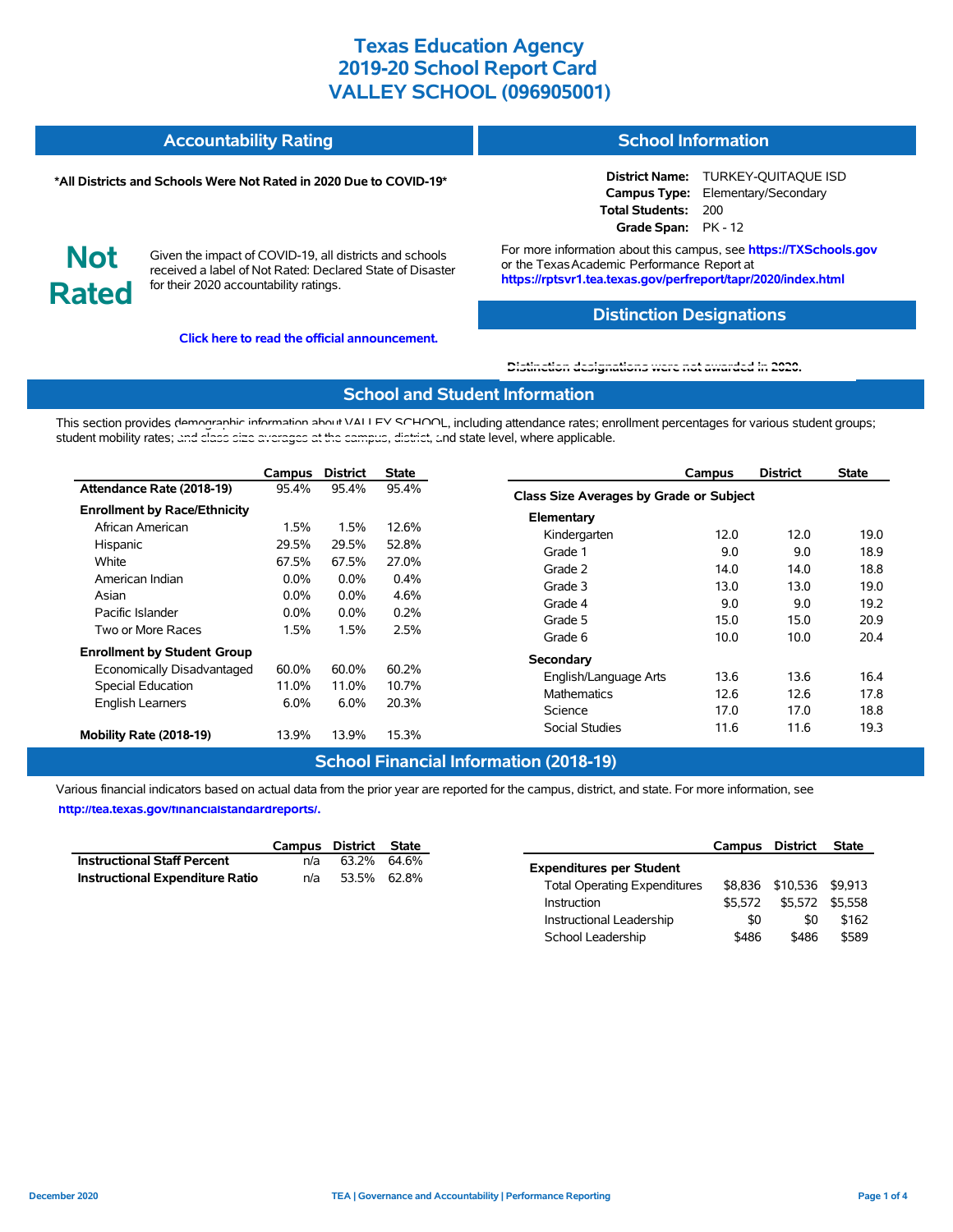# **STAAR Outcomes**

This section provides STAAR performance and Academic Growth outcomes. Academic Growth measures whether students are maintaining performance or improving from year to year. **Please note that due to the cancellation of spring 2020 State of Texas Assessments of Academic Readiness (STAAR) due to the COVID-19 pandemic, the performance of this year's report is not updated.**

|                                                                                |      |              |          |     |                          |                 |       |                          |                          |                          | Two or                   |        |
|--------------------------------------------------------------------------------|------|--------------|----------|-----|--------------------------|-----------------|-------|--------------------------|--------------------------|--------------------------|--------------------------|--------|
|                                                                                |      |              |          |     | African                  |                 |       | American                 |                          | <b>Pacific</b>           | More                     | Econ   |
|                                                                                |      | <b>State</b> | District |     | Campus American          | <b>Hispanic</b> | White | Indian                   | Asian                    | <b>Islander</b>          | Races                    | Disadv |
| STAAR Performance Rates at Approaches Grade Level or Above (All Grades Tested) |      |              |          |     |                          |                 |       |                          |                          |                          |                          |        |
| All Subjects                                                                   | 2019 | 78%          | 87%      | 87% | 71%                      | 82%             | 90%   |                          |                          | $\overline{a}$           | 100%                     | 85%    |
|                                                                                | 2018 | 77%          | 84%      | 84% | 100%                     | 81%             | 86%   |                          |                          | $\overline{\phantom{a}}$ | $\ast$                   | 82%    |
| ELA/Reading                                                                    | 2019 | 75%          | 91%      | 91% | $\ast$                   | 83%             | 95%   |                          |                          | $\overline{\phantom{a}}$ | $\ast$                   | 88%    |
|                                                                                | 2018 | 74%          | 83%      | 83% | $\ast$                   | 76%             | 88%   |                          | $\overline{\phantom{0}}$ | $\overline{\phantom{a}}$ | $\ast$                   | 79%    |
| Mathematics                                                                    | 2019 | 82%          | 91%      | 91% | $\ast$                   | 90%             | 92%   |                          |                          |                          | $\ast$                   | 89%    |
|                                                                                | 2018 | 81%          | 95%      | 95% | $\ast$                   | 97%             | 94%   |                          |                          | $\overline{\phantom{a}}$ | $\ast$                   | 95%    |
| Writing                                                                        | 2019 | 68%          | 81%      | 81% | $\ast$                   | 70%             | 83%   |                          |                          |                          | $\ast$                   | 83%    |
|                                                                                | 2018 | 66%          | 74%      | 74% | $\overline{\phantom{0}}$ | 86%             | 69%   |                          |                          |                          | $\overline{\phantom{a}}$ | 73%    |
| Science                                                                        | 2019 | 81%          | 81%      | 81% | $\overline{\phantom{a}}$ | 75%             | 84%   |                          |                          |                          | $\overline{\phantom{a}}$ | 73%    |
|                                                                                | 2018 | 80%          | 86%      | 86% | $\ast$                   | 76%             | 90%   |                          | $\overline{a}$           |                          | $\overline{\phantom{a}}$ | 80%    |
| Social Studies                                                                 | 2019 | 81%          | 79%      | 79% | $\overline{\phantom{0}}$ | 77%             | 80%   |                          |                          |                          | $\overline{\phantom{a}}$ | 77%    |
|                                                                                | 2018 | 78%          | 58%      | 58% | $\overline{\phantom{a}}$ | 50%             | 62%   |                          | $\overline{\phantom{a}}$ |                          | $\overline{\phantom{a}}$ | 54%    |
| STAAR Performance Rates at Meets Grade Level or Above (All Grades Tested)      |      |              |          |     |                          |                 |       |                          |                          |                          |                          |        |
| All Subjects                                                                   | 2019 | 50%          | 57%      | 57% | 57%                      | 43%             | 64%   |                          |                          |                          | 17%                      | 49%    |
|                                                                                | 2018 | 48%          | 58%      | 58% | 60%                      | 44%             | 65%   | $\overline{\phantom{0}}$ |                          | $\overline{\phantom{a}}$ | $\ast$                   | 53%    |
| ELA/Reading                                                                    | 2019 | 48%          | 56%      | 56% | $\ast$                   | 38%             | 66%   |                          |                          | $\overline{\phantom{a}}$ | $\ast$                   | 44%    |
|                                                                                | 2018 | 46%          | 59%      | 59% | ∗                        | 41%             | 69%   |                          |                          |                          | $\ast$                   | 48%    |
| Mathematics                                                                    | 2019 | 52%          | 62%      | 62% | $\ast$                   | 55%             | 67%   |                          |                          | $\overline{\phantom{a}}$ | $\ast$                   | 56%    |
|                                                                                | 2018 | 50%          | 65%      | 65% | $\ast$                   | 45%             | 73%   |                          | $\overline{a}$           |                          | $\ast$                   | 60%    |
| Writing                                                                        | 2019 | 38%          | 53%      | 53% | $\ast$                   | 60%             | 52%   |                          |                          | L,                       | $\ast$                   | 57%    |
|                                                                                | 2018 | 41%          | 57%      | 57% | $\overline{\phantom{a}}$ | 57%             | 56%   | $\overline{\phantom{0}}$ | $\overline{\phantom{a}}$ | $\overline{\phantom{a}}$ | $\overline{\phantom{a}}$ | 67%    |
| Science                                                                        | 2019 | 54%          | 60%      | 60% | $\overline{\phantom{a}}$ | 33%             | 71%   |                          |                          |                          | $\overline{\phantom{a}}$ | 54%    |
|                                                                                | 2018 | 51%          | 57%      | 57% | $\ast$                   | 47%             | 65%   |                          |                          |                          | Ĭ.                       | 56%    |
| Social Studies                                                                 | 2019 | 55%          | 45%      | 45% | $\overline{\phantom{0}}$ | 31%             | 52%   |                          | L.                       |                          | $\overline{\phantom{a}}$ | 32%    |
|                                                                                | 2018 | 53%          | 32%      | 32% |                          | 30%             | 33%   |                          |                          |                          | L,                       | 31%    |
| STAAR Performance Rates at Masters Grade Level (All Grades Tested)             |      |              |          |     |                          |                 |       |                          |                          |                          |                          |        |
| All Subjects                                                                   | 2019 | 24%          | 25%      | 25% | 29%                      | 17%             | 29%   |                          |                          | $\overline{\phantom{a}}$ | 0%                       | 20%    |
|                                                                                | 2018 | 22%          | 25%      | 25% | 20%                      | 17%             | 30%   |                          |                          | $\overline{\phantom{a}}$ | $\ast$                   | 19%    |
| ELA/Reading                                                                    | 2019 | 21%          | 22%      | 22% | $\ast$                   | 10%             | 28%   |                          |                          | $\overline{a}$           | $\ast$                   | 16%    |
|                                                                                | 2018 | 19%          | 27%      | 27% | $\ast$                   | 22%             | 31%   |                          | L.                       | $\overline{\phantom{a}}$ | $\ast$                   | 19%    |
| Mathematics                                                                    | 2019 | 26%          | 31%      | 31% | $\ast$                   | 31%             | 32%   |                          |                          | $\overline{\phantom{a}}$ | $\ast$                   | 26%    |
|                                                                                | 2018 | 24%          | 32%      | 32% | $\ast$                   | 21%             | 37%   |                          |                          | $\overline{\phantom{a}}$ | $\ast$                   | 24%    |
| Writing                                                                        | 2019 | 14%          | 36%      | 36% | $\ast$                   | 40%             | 39%   |                          | L.                       |                          | $\ast$                   | 35%    |
|                                                                                | 2018 | 13%          | 13%      | 13% | $\overline{\phantom{a}}$ | 14%             | 13%   |                          |                          |                          | $\overline{\phantom{a}}$ | 13%    |
| Science                                                                        | 2019 | 25%          | 26%      | 26% | $\overline{\phantom{0}}$ | 0%              | 35%   |                          |                          |                          | $\overline{\phantom{a}}$ | 19%    |
|                                                                                | 2018 | 23%          | 18%      | 18% | $\ast$                   | 6%              | 26%   |                          |                          |                          | $\overline{\phantom{a}}$ | 12%    |
| Social Studies                                                                 | 2019 | 33%          | 11%      | 11% |                          | 8%              | 12%   |                          |                          |                          |                          | $9\%$  |
|                                                                                | 2018 | 31%          | 16%      | 16% |                          | $0\%$           | 24%   |                          |                          |                          |                          | 8%     |
|                                                                                |      |              |          |     |                          |                 |       |                          |                          |                          |                          |        |
| Academic Growth Score (All Grades Tested)                                      |      |              |          |     |                          |                 |       |                          |                          |                          |                          |        |
| <b>Both Subjects</b>                                                           | 2019 | 69           | 65       | 65  |                          | 65              | 68    |                          |                          |                          |                          | 67     |
|                                                                                | 2018 | 69           | 73       | 73  |                          | 67              | 75    |                          |                          |                          | ∗                        | 71     |
| ELA/Reading                                                                    | 2019 | 68           | 67       | 67  |                          | 65              | 70    |                          |                          |                          | $\ast$                   | 70     |
|                                                                                | 2018 | 69           | 79       | 79  |                          | 73              | 82    |                          |                          |                          | ∗                        | 72     |
| Mathematics                                                                    | 2019 | 70           | 63       | 63  | ∗                        | 67              | 66    |                          |                          |                          | $\ast$                   | 64     |
|                                                                                | 2018 | 70           | 67       | 67  |                          | 61              | 69    |                          |                          |                          |                          | $70\,$ |

 **? Indicates that the data for this item were statistically improbable or were reported outside a reasonable range.**

 **- Indicates zero observations reported for this group. \* Indicates results are masked due to small numbers to protect student confidentiality.**

**n/a Indicates data reporting is not applicable for this group.**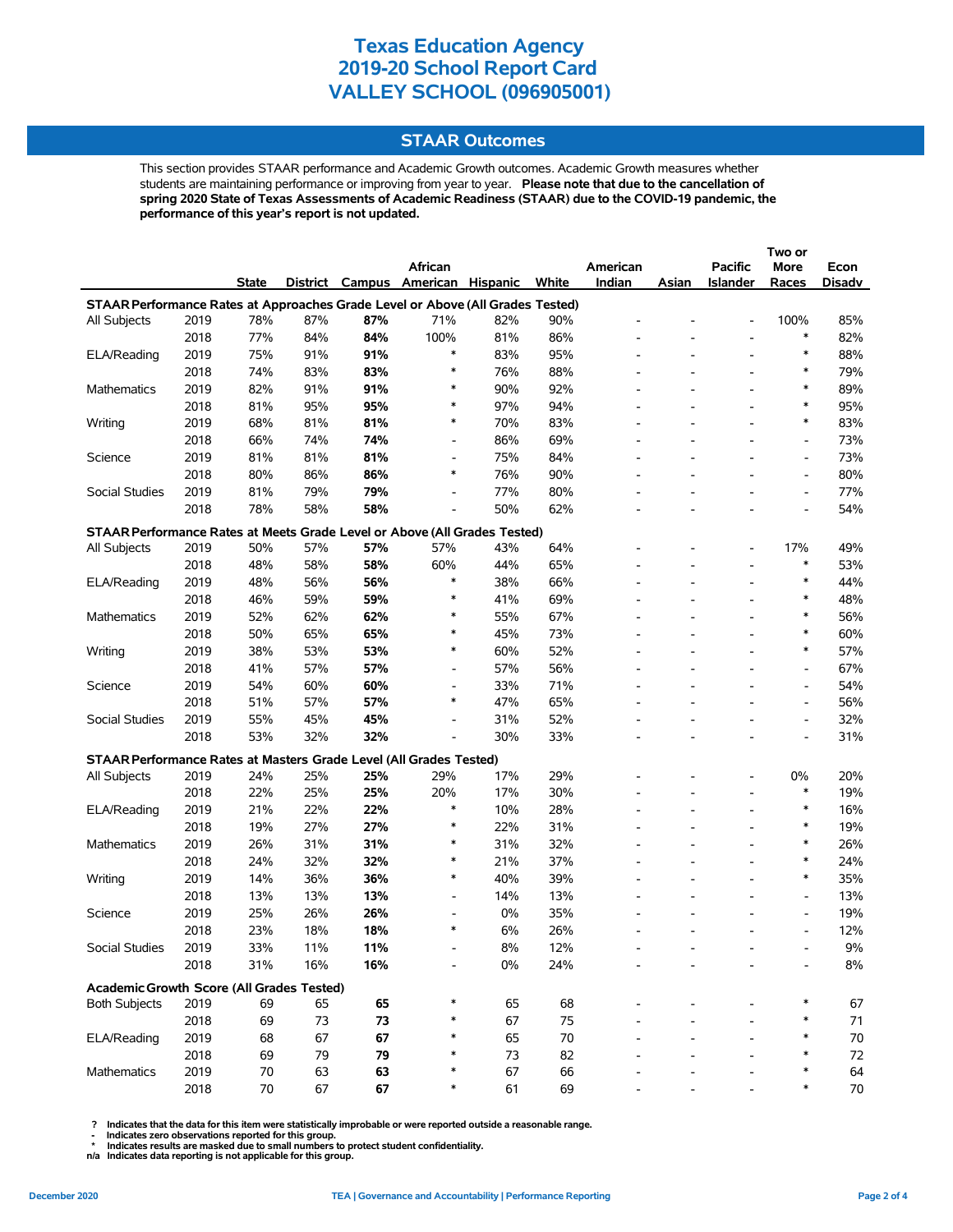# **Prior-Year Non-Proficient and Student Success Initiative STAAR Outcomes**

Progress of Prior-Year Non-Proficient Students shows STAAR performance rates for students who did not perform satisfactorily in 2017-18 but did in 2018-19. Student Success Initiative shows rates related to the requirement for students to demonstrate proficiency on the reading and mathematics STAAR in grades 5 and 8. **Please note that due to the cancellation of spring 2020 State of Texas Assessments of Academic Readiness (STAAR) due to the COVID-19 pandemic, this year's report is not updated.**

|                                                |              |                                              |                                                          |                                                                       |                 |               |          |       | Two or          |             |             |  |
|------------------------------------------------|--------------|----------------------------------------------|----------------------------------------------------------|-----------------------------------------------------------------------|-----------------|---------------|----------|-------|-----------------|-------------|-------------|--|
|                                                |              |                                              |                                                          | <b>African</b>                                                        |                 |               | American |       | <b>Pacific</b>  | <b>More</b> | Econ        |  |
|                                                | <b>State</b> | District                                     | Campus                                                   | American                                                              | <b>Hispanic</b> | White         | Indian   | Asian | <b>Islander</b> | Races       | Disadv      |  |
| Progress of Prior-Year Non-Proficient Students |              |                                              |                                                          |                                                                       |                 |               |          |       |                 |             |             |  |
| Sum of Grades 4-8                              |              |                                              |                                                          |                                                                       |                 |               |          |       |                 |             |             |  |
| Reading                                        |              |                                              | 82%                                                      |                                                                       |                 |               |          |       |                 |             |             |  |
| 2019<br>2018                                   | 41%<br>38%   | 82%<br>57%                                   | 57%                                                      |                                                                       |                 | 67%<br>$\ast$ |          |       |                 |             | 100%<br>60% |  |
| <b>Mathematics</b>                             |              |                                              |                                                          |                                                                       |                 |               |          |       |                 |             |             |  |
| 2019                                           | 45%          | 100%                                         | 100%                                                     |                                                                       |                 | 100%          |          |       |                 |             | 100%        |  |
| 2018                                           | 47%          | $\ast$                                       | $\star$                                                  |                                                                       |                 | $\ast$        |          |       |                 |             |             |  |
| <b>Students Success Initiative</b>             |              |                                              |                                                          |                                                                       |                 |               |          |       |                 |             |             |  |
| <b>Grade 5 Reading</b>                         |              |                                              |                                                          |                                                                       |                 |               |          |       |                 |             |             |  |
|                                                |              |                                              |                                                          | Students Meeting Approaches Grade Level on First STAAR Administration |                 |               |          |       |                 |             |             |  |
| 2019                                           | 78%          | 100%                                         | 100%                                                     |                                                                       |                 | 100%          |          |       |                 |             | 100%        |  |
|                                                |              | <b>STAAR Cumulative Met Standard</b>         |                                                          |                                                                       |                 |               |          |       |                 |             |             |  |
| 2019                                           | 86%          | 100%                                         | 100%                                                     |                                                                       | *               | 100%          |          |       |                 |             | 100%        |  |
| <b>Grade 5 Mathematics</b>                     |              |                                              |                                                          |                                                                       |                 |               |          |       |                 |             |             |  |
|                                                |              |                                              |                                                          | Students Meeting Approaches Grade Level on First STAAR Administration |                 |               |          |       |                 |             |             |  |
| 2019                                           | 83%          | 100%                                         | 100%                                                     |                                                                       |                 | 100%          |          |       |                 |             | 100%        |  |
|                                                |              | <b>STAAR Cumulative Met Standard</b>         |                                                          |                                                                       |                 |               |          |       |                 |             |             |  |
| 2019                                           | 90%          | 100%                                         | 100%                                                     |                                                                       |                 | 100%          |          |       |                 |             | 100%        |  |
| <b>Grade 8 Reading</b>                         |              |                                              |                                                          |                                                                       |                 |               |          |       |                 |             |             |  |
|                                                | 78%          |                                              |                                                          | Students Meeting Approaches Grade Level on First STAAR Administration | $\ast$          |               |          |       |                 |             |             |  |
| 2019                                           |              | 80%                                          | 80%                                                      |                                                                       |                 | 82%           |          |       |                 |             | 78%         |  |
| 2019                                           | 22%          | 20%                                          | <b>Students Requiring Accelerated Instruction</b><br>20% |                                                                       | *               | 18%           |          |       |                 |             | 22%         |  |
|                                                |              |                                              |                                                          |                                                                       |                 |               |          |       |                 |             |             |  |
| 2019                                           | 85%          | <b>STAAR Cumulative Met Standard</b><br>100% | 100%                                                     |                                                                       | $\ast$          | 100%          |          |       |                 |             | 100%        |  |
| <b>Grade 8 Mathematics</b>                     |              |                                              |                                                          |                                                                       |                 |               |          |       |                 |             |             |  |
|                                                |              |                                              |                                                          | Students Meeting Approaches Grade Level on First STAAR Administration |                 |               |          |       |                 |             |             |  |
| 2019                                           | 82%          | 87%                                          | 87%                                                      |                                                                       | *               | 91%           |          |       |                 |             | 89%         |  |
|                                                |              |                                              | <b>Students Requiring Accelerated Instruction</b>        |                                                                       |                 |               |          |       |                 |             |             |  |
| 2019                                           | 18%          | 13%                                          | 13%                                                      |                                                                       |                 | 9%            |          |       |                 |             | 11%         |  |
|                                                |              | <b>STAAR Cumulative Met Standard</b>         |                                                          |                                                                       |                 |               |          |       |                 |             |             |  |
| 2019                                           | 88%          | 93%                                          | 93%                                                      |                                                                       | *               | 100%          |          |       |                 |             | 89%         |  |

 **? Indicates that the data for this item were statistically improbable or were reported outside a reasonable range.**

 **- Indicates zero observations reported for this group.**

 **\* Indicates results are masked due to small numbers to protect student confidentiality. n/a Indicates data reporting is not applicable for this group.**